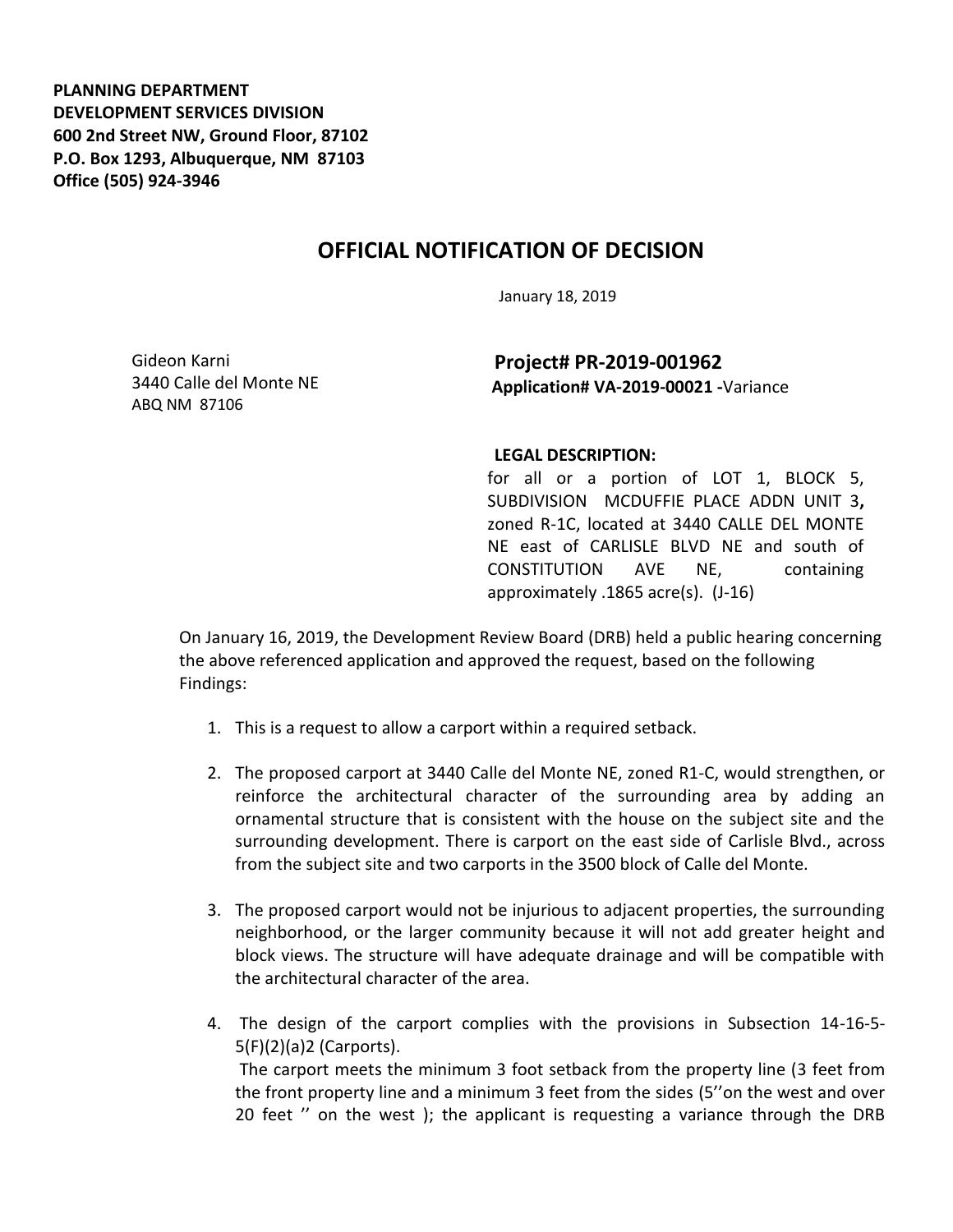process to allow the carport within the front setback; the subject site is not within CPO 3 or the Monte Vista College View Historic District; the Traffic Engineer has determined that the carport is not a clear site triangle issue, if constructed as shown.

- 5. The Traffic Engineer has determined that the carport wall is not a hazard to traffic visibility.
- 6. The carport will not be taller than the primary building on the lot. The carport height is 9 feet; the height of the house is 22 feet 4 inches.
- 7. The applicant notified the Summit Park and McDuffie Twin Parks Neighborhood Associations and offered to meet regarding the request. The applicant sent additional e-mail stating that this application would be submitted.
- 8. The approval is valid for one year; the applicant must construct the carport within that time frame.

APPEAL: If you wish to appeal this decision, you must do so within 15 days of the DRB's decision or by **JANUARY 31, 2019.** The date of the DRB's decision is not included in the 15-day period for filing an appeal, and if the  $15<sup>th</sup>$  day falls on a Saturday, Sunday or Holiday, the next working day is considered as the deadline for filing the appeal.

For more information regarding the appeal process, please refer to Section 14-16-6-4(U) of the Integrated Development Ordinance (IDO). A Non-Refundable filing fee will be calculated at the Land Development Coordination Counter and is required at the time the appeal is filed.

You will receive notification if any person files an appeal. If there is no appeal, you can receive Building Permits at any time after the appeal deadline quoted above, provided all conditions imposed at the time of approval have been met. Applicants submitting for building permit prior to the completion of the appeal period do so at their own risk. Successful applicants are reminded that there may be other City regulations of the IDO that must be complied with, even after approval of the referenced application(s).

Sincerely,

Kym Dicome DRB Chair

KD/mg Jason O'Connor PO Box 6095 Albuquerque, NM 87197